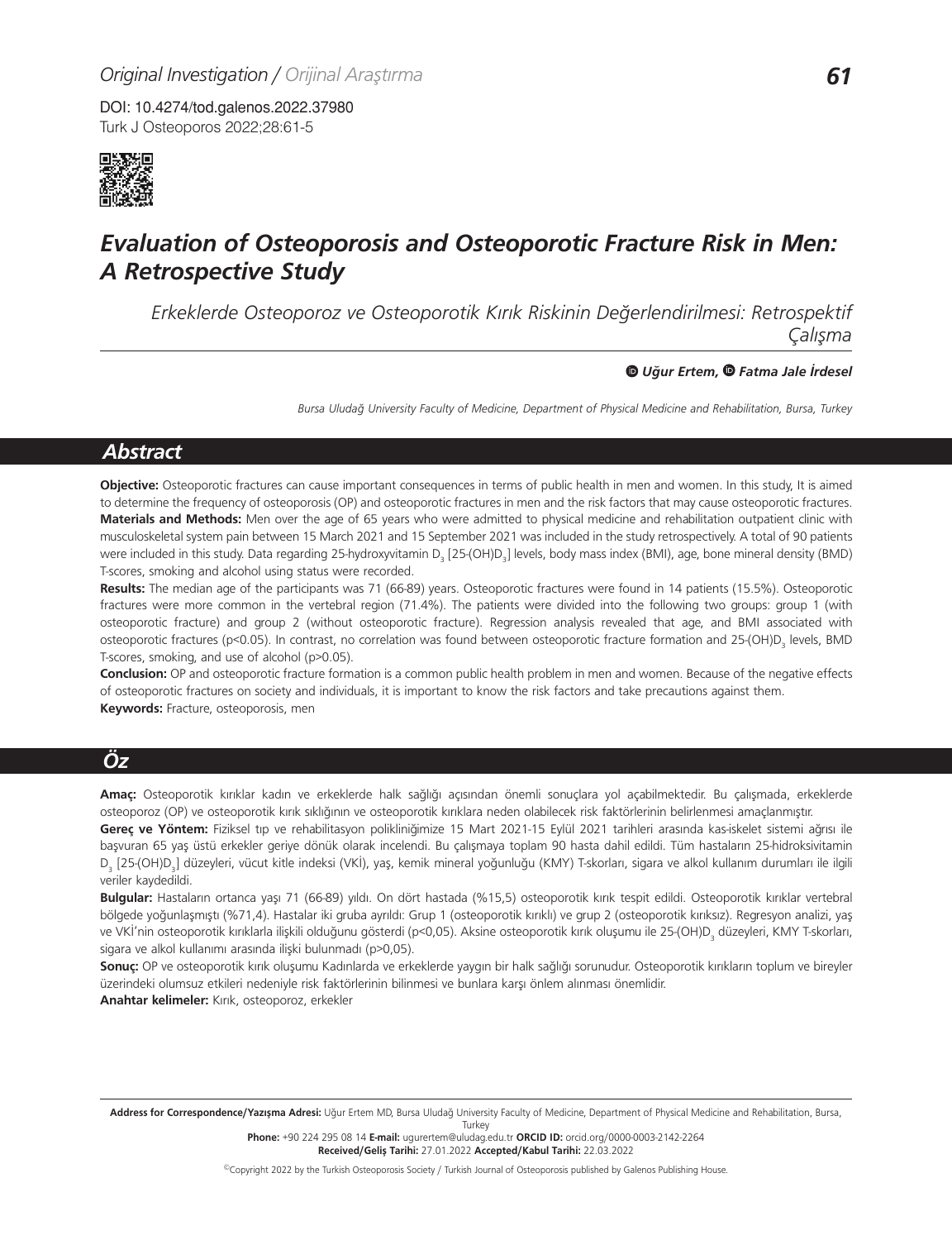

# **Introduction**

Osteoporosis (OP) is a metabolic bone disease characterized by decreased bone mass, decreased bone strength, and deterioration in the microarchitecture of bone tissue (1). OP has become one of the most important health problems with the increase in life expectancy today. The main problem in OP is the increased risk of fracture (2). The clinical consequences of this disease require measures to allow timely appropriate intervention and to evaluate high-risk individuals. Many risk factors may be associated with osteoporotic fracture, including female sex, low peak bone mass, history of fracture, cigarette smoking, alcohol drinking, increasing age, white race, low calcium and vitamin D intake (3-5). Even though the risk of fracture is higher in postmenopausal women, osteoporotic fractures can occur in men as well.

Approximately 8 million women in the United States are affected by OP. But OP is not only seen in women, it is common in men as well, with about 4% to 6% of men over the age of 50 having OP, resulting in approximately 2 million cases in the United States  $(6.7)$ .

Considering that OP is a preventable and treatable disease, it becomes clear how important it is to diagnose OP and predict fracture risk. The diagnosis of OP is based on the measurement of bone mineral density (BMD) (8). OP is defined as a BMD T-score on dual energy X-ray absorptiometry (DXA) machines as -2.5 and lower. Osteopenia is defined as a BMD T-score between -1 and -2.5.

Calculating the risk of osteoporotic fracture is not as easy as diagnosing OP with BMD. Because the occurrence of osteoporotic fractures can be affected by many risk factors to varying degrees in both men and women. Studies show that at least half of osteoporotic fractures occur in people with osteopenia (9,10). This studies show that it is not possible to predict fracture risk by looking at BMD alone. The FRAX tool is one of the tools developed to predict fracture risk. Combining confirmed clinical risk factors and BMD of the femoral neck, FRAX calculates the 10-year probability of hip or major osteoporotic fractures (9).

In one study found that the main determinants of osteoporotic and hip fracture risk in men were age, body mass index (BMI), smoking, alcohol using, some accompanying diseases, some drugs used, and history of falls. In the same study, it was determined that QFractureScore had a better performance compared to the FRAX algorithm for hip fracture (11). Another study examined the reliability of the FRAX tool in predicting the ten-year fracture risk in patients with systemic autoimmune disease. According to the study results, the FRAX tool accurately predicted fracture probability in patients with rheumatoid arthritis, but was not successful in predicting fracture risk in patients with systemic lupus erythematosus and primary Sjögren's syndrome (12). The FRAX tool is the most commonly used algorithm for assessing the risk of osteoporotic fractures in men and women worldwide (13).

Although OP is very common in men and causes a very important complication such as fracture, most of the studies on OP and osteoporotic fracture in the literature has focused on postmenopausal women. In our study, we aimed to examine the frequency of OP and osteoporotic fracture in men who applied to the outpatient clinic with musculoskeletal system pain and to determine the risk factors that may cause fracture in patients with OP.

## **Materials and Methods**

The records of the men over the age of 65 who applied to the physical therapy and rehabilitation outpatient clinic with complaints of musculoskeletal pain between March 15, 2021 and September 15, 2021 were retrospectively scanned through the hospital database. While determining the study population, we did not include patients who did not have DXA or radiography in their outpatient clinic applications or who did not have these tests in an external center. Thus, a total of 90 patients were included in our study.

T-score of ≤-2.5 in femoral total, femoral neck and/or lumbar total vertebra BMD measurements in DXA performed in all patients was considered OP, and a diagnosis between -1 and -2.5 was considered osteopenia. The radiographs of the patients taken in the same hospital or in another center were evaluated by the investigative physicians, and the patients with osteoporotic fractures were recorded together with the fracture sites. In addition, patients' 25-hydroxyvitamin  $D_3$  [25-(OH) $D_3$ ] levels, BMI, age, BMD T-scores, smoking and alcohol using status were recorded.

The patients were divided into two groups according to the presence of osteoporotic fractures. Group 1 was defined as patients with osteoporotic fractures, and group 2 as patients without osteoporotic fracture.

The ethics committee approval for this study was made by Uludağ University Clinical Research Ethics Committee (decision no: 2021-14/7, date: 06.10.2021).

#### **Statistical Analysis**

Shapiro-Wilk test was used to evaluate whether the variables fit the normal distribution or not. Continuous variables were given as median (minimum-maximum) and mean  $\pm$  standard deviation values. Categorical variables were reported as n (%). According to the normality test results, independent sample t-test or Mann-Whitney U test was used in comparison between two groups. Fisher's Exact test was used to compare categorical variables. Binary logistic regression analysis was performed to determine the risk factors affecting osteoporotic fracture risk in men. SPSS (IBM Corp. Released 2012. IBM SPSS Statistics for Windows, Version 21.0, Armonk, NY: IBM Corp.) was used for statistical analysis and p value <0.05 was considered statistically significant.

## **Results**

The median age of 90 patients was 71 (66-89). OP was detected in 25.5% of the patients, and osteopenia in 54.4%.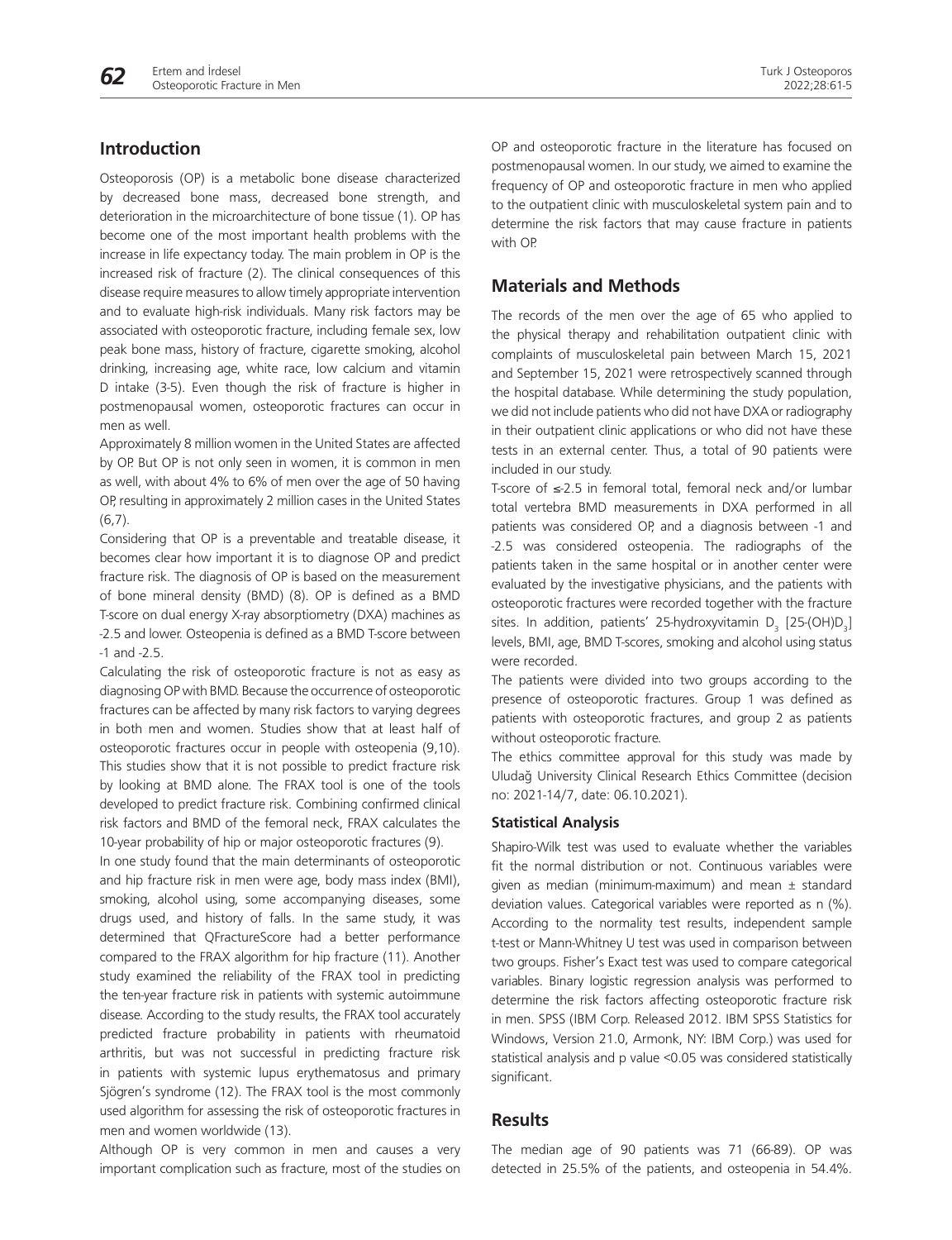A osteoporotic fracture was detected in 14 patients (15.5%). Osteoporotic fractures were concentrated in the vertebral region (71.4%). The clinical and demographic characteristics of the participants are given in Table 1.

When the patients were divided into two groups according to the presence of fracture, a significant relationship was found between advanced age and osteoporotic fracture formation (p 0.05). In addition, a statistically significant relationship was found between low femoral neck, femoral total and lumbar total T-scores and osteoporotic fracture formation (p˂0.05). There was no significant difference between BMI, 25-(OH) D<sub>3</sub> levels, smoking and alcohol using status and osteoporotic fracture formation (p>0.05). Comparison of the demographic and clinical characteristics of the patients according to the presence of osteoporotic fractures is shown in Table 2.

In the logistic regression analysis, the model obtained by using the Enter method was found to be significant (p=0.002) and compatible with the data set (p=0.336). It was determined that 1 unit increase in the age of the patients increased the risk of developing osteoporotic fracture 1.17 times, and 1 unit increase in BMI increased the risk of osteoporotic fracture 1.28 times (Table 3).

# **Discussion**

Determining the incidence of OP in men as in women and the risk factors for osteoporotic fracture formation, which is one of the most important complications of OP, provides important information in the follow-up of these patients. In this study, it was determined that OP is frequently observed in men as well as in women, and osteoporotic fracture formation can be seen at a substantial level.

In the current study, OP was detected in 25.5% of the patients. In a study examining the prevalence of OP in Saudi men, the

| Table 1. Demographic and clinical features of participants                                                                                                                    |    |                     |  |  |  |  |  |  |
|-------------------------------------------------------------------------------------------------------------------------------------------------------------------------------|----|---------------------|--|--|--|--|--|--|
|                                                                                                                                                                               | n  |                     |  |  |  |  |  |  |
| Age (years)                                                                                                                                                                   | 90 | 71 (66-89)          |  |  |  |  |  |  |
| <b>Bone mineral density</b>                                                                                                                                                   |    |                     |  |  |  |  |  |  |
| Femoral neck T-score                                                                                                                                                          | 90 | $-1.4$ $(-5.1-1.9)$ |  |  |  |  |  |  |
| Femoral total T-score                                                                                                                                                         |    | $-0.8(-5.7-2.5)$    |  |  |  |  |  |  |
| Lumbar total T-score                                                                                                                                                          |    | $-0.7 \pm 1.7$      |  |  |  |  |  |  |
| BMI $(kq/m2)$                                                                                                                                                                 | 90 | 28.0 (19-44.8)      |  |  |  |  |  |  |
| <b>Osteoporosis status</b>                                                                                                                                                    |    |                     |  |  |  |  |  |  |
| Osteoporosis                                                                                                                                                                  |    | 23 (25.5%)          |  |  |  |  |  |  |
| Osteopenia                                                                                                                                                                    | 90 | 49 (54.4%)          |  |  |  |  |  |  |
| Normal bone density                                                                                                                                                           |    | 18 (20%)            |  |  |  |  |  |  |
| <b>Presence of fracture</b>                                                                                                                                                   |    |                     |  |  |  |  |  |  |
| Fracture                                                                                                                                                                      | 90 | 14 (15.5%)          |  |  |  |  |  |  |
| No fracture                                                                                                                                                                   |    | 76 (84.4%)          |  |  |  |  |  |  |
| <b>Fracture site</b>                                                                                                                                                          |    |                     |  |  |  |  |  |  |
| Vertebra fracture                                                                                                                                                             |    | 10 (71.4%)          |  |  |  |  |  |  |
| Hip fracture                                                                                                                                                                  | 14 | $3(21.4\%)$         |  |  |  |  |  |  |
| Non-vertebral fracture                                                                                                                                                        |    | $1(7.1\%)$          |  |  |  |  |  |  |
| 25-(OH)D <sub>3</sub> level (ng/mL)                                                                                                                                           | 83 | 20.3 (4.4-55.2)     |  |  |  |  |  |  |
| <b>Current smoker</b>                                                                                                                                                         |    |                     |  |  |  |  |  |  |
| Yes                                                                                                                                                                           |    | 10 (11.1%)          |  |  |  |  |  |  |
| No                                                                                                                                                                            | 90 | 80 (88.8%)          |  |  |  |  |  |  |
| >3 units of alcohol a day                                                                                                                                                     |    |                     |  |  |  |  |  |  |
| Yes                                                                                                                                                                           |    | $2(2.2\%)$          |  |  |  |  |  |  |
| No                                                                                                                                                                            | 90 | 88 (97.7%)          |  |  |  |  |  |  |
| 25-(OH)D <sub>3</sub> : 25-hydroxyvitamin D <sub>3</sub> , BMI: Body mass index, Data are expressed as<br>$n$ (%), median (minimum-maximum) and mean $\pm$ standard deviation |    |                     |  |  |  |  |  |  |

| Table 2. Comparison of participants with and without fracture in terms of demographic and clinical characteristics                                                                                                                                                      |    |                                         |    |                                            |                      |  |  |  |
|-------------------------------------------------------------------------------------------------------------------------------------------------------------------------------------------------------------------------------------------------------------------------|----|-----------------------------------------|----|--------------------------------------------|----------------------|--|--|--|
|                                                                                                                                                                                                                                                                         | n  | Group 1 (with<br>osteoporotic fracture) | n  | Group 2 (without<br>osteoporotic fracture) | p-value              |  |  |  |
| Age (years)                                                                                                                                                                                                                                                             | 14 | 75 (68-88)                              | 76 | 70 (66-89)                                 | 0.017a               |  |  |  |
| Femoral neck T-score                                                                                                                                                                                                                                                    | 14 | $-2.3 \pm 1.0$                          | 76 | $-1.4 \pm 1.0$                             | < 0.001 <sup>b</sup> |  |  |  |
| Femoral total T-score                                                                                                                                                                                                                                                   | 14 | $-1.9 \pm 1.4$                          | 76 | $-0.8 \pm 1.1$                             | < 0.001 <sup>b</sup> |  |  |  |
| Lumbar total T-score                                                                                                                                                                                                                                                    | 14 | $-2.1 \pm 1.2$                          | 76 | $-0.7 \pm 1.7$                             | 0.001 <sup>b</sup>   |  |  |  |
| BMI $(kq/m2)$                                                                                                                                                                                                                                                           | 14 | 28.3 (21.8-34.9)                        | 76 | 28.0 (19.0-44.8)                           | 0.920a               |  |  |  |
| 25-(OH)D <sub>3</sub> level (ng/mL)                                                                                                                                                                                                                                     | 12 | 21.2 (8.7-28.1)                         | 71 | 20.2 (4.4-55.2)                            | 0.741a               |  |  |  |
| <b>Current smoker</b>                                                                                                                                                                                                                                                   |    |                                         |    |                                            |                      |  |  |  |
| Yes                                                                                                                                                                                                                                                                     |    | $3(21.4\%)$                             | 76 | $7(9.2\%)$                                 |                      |  |  |  |
| <b>No</b>                                                                                                                                                                                                                                                               | 14 | 11 (78.5%)                              |    | 69 (90.7%)                                 | 0.185c               |  |  |  |
| >3 units of alcohol a day                                                                                                                                                                                                                                               |    |                                         |    |                                            |                      |  |  |  |
| Yes                                                                                                                                                                                                                                                                     | 14 | $1(7.1\%)$                              | 76 | $1(1.3\%)$                                 | 0.288c               |  |  |  |
| <b>No</b>                                                                                                                                                                                                                                                               |    | 13 (92.8%)                              |    | 75 (98.6%)                                 |                      |  |  |  |
| 25-(OH)D <sub>2</sub> : 25-hydroxyvitamin D <sub>2</sub> , BMI: Body mass index, Data are expressed as n (%), median (minimum-maximum) and mean ± standard deviation, <sup>a</sup> Mann-Whitney U<br>test, <sup>b</sup> Independent sample t-test, 'Fisher's Exact test |    |                                         |    |                                            |                      |  |  |  |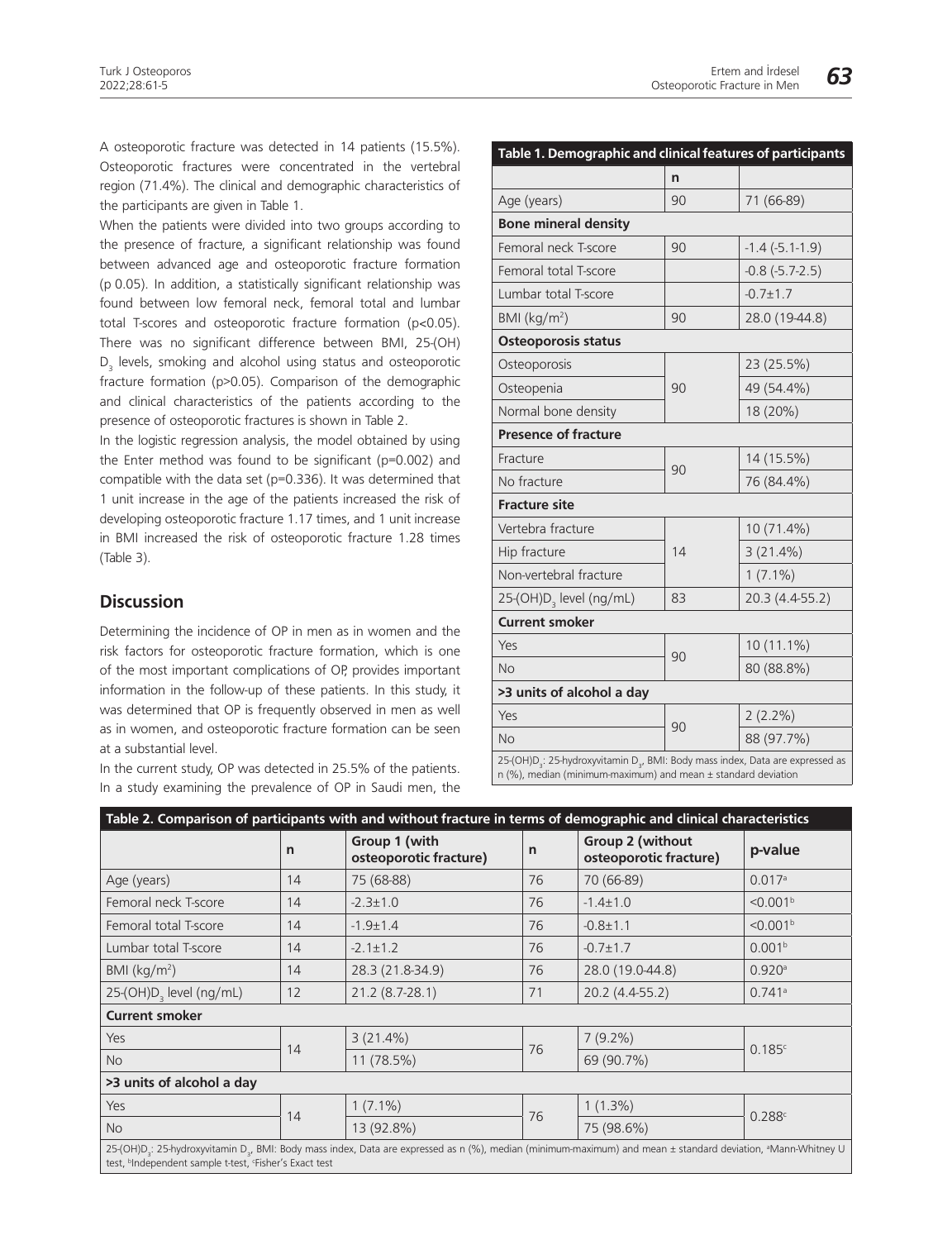

| Table 3. Factors associated with osteoporotic fracture formation                                                                                                                                                                                  |             |         |           |        |         |  |  |  |
|---------------------------------------------------------------------------------------------------------------------------------------------------------------------------------------------------------------------------------------------------|-------------|---------|-----------|--------|---------|--|--|--|
|                                                                                                                                                                                                                                                   |             |         |           | 95% CI |         |  |  |  |
|                                                                                                                                                                                                                                                   | <b>Wald</b> | p-value | <b>OR</b> | Lower  | Upper   |  |  |  |
| Age (years)                                                                                                                                                                                                                                       | 4.51        | 0.034   | 1.17      | 1.01   | 1.36    |  |  |  |
| Femoral neck T-score                                                                                                                                                                                                                              | 0.35        | 0.555   | 1.56      | 0.35   | 6.88    |  |  |  |
| Femoral total T-score                                                                                                                                                                                                                             | 2.46        | 0.117   | 0.29      | 0.06   | 1.36    |  |  |  |
| Lumbar total T-score                                                                                                                                                                                                                              | 2.85        | 0.091   | 0.57      | 0.30   | 1.09    |  |  |  |
| BMI $(kq/m2)$                                                                                                                                                                                                                                     | 5.03        | 0.025   | 1.28      | 1.03   | 1.60    |  |  |  |
| 25-(OH)D <sub>2</sub> level (ng/mL)                                                                                                                                                                                                               | 0.01        | 0.928   | 1.00      | 0.93   | 1.08    |  |  |  |
| Current smoker (yes)                                                                                                                                                                                                                              | 0.94        | 0.334   | 3.02      | 0.32   | 28.28   |  |  |  |
| >3 units of alcohol a day (yes)                                                                                                                                                                                                                   | 2.01        | 0.156   | 23.68     | 0.30   | 1879.22 |  |  |  |
| Model x2=23.99; p-value=0.002                                                                                                                                                                                                                     |             |         |           |        |         |  |  |  |
| Hosmer and Lemeshow test: p-value =0.336                                                                                                                                                                                                          |             |         |           |        |         |  |  |  |
| OR: Odds ratio, CI: Confidence interval, 25-(OH)D <sub>2</sub> : 25-hydroxyvitamin D <sub>2</sub> , BMI: Body mass index, "No" category for current smoker and "no" category for >3 units of<br>alcohol a day were accepted as reference category |             |         |           |        |         |  |  |  |

prevalence of osteopenia and OP for the lumbar spine was 35.7% and 21.4%, respectively. The prevalence of osteopenia and OP in the femoral neck was 38% and 11.4%, respectively. In the same study, the overall prevalence of OP was found to be 23.5% (14). In a study investigating the prevalence of osteopenia and OP in human immunodeficiency virus positive male patients, BMD was found to be decreased in 35 (70%) patients, including OP in 19 (38%) patients and osteopenia in 16 (32%) patients (15). In a study evaluating risk factors for OP in elderly men, 209 men over 65 years of age who applied to the geriatrics outpatient clinic were included in the study. As a result of this study, OP was found in 64 (30.6%) patients and osteopenia was found in 92 (44.0%) patients (16). In our study, the frequency of OP was found to be similar to the literature. We think that the reason for the prevalence of OP to be in such a wide range in the studies in the literature is due to the different patient inclusion criteria in each study.

In the current study, as a result of logistic regression analysis, it was determined that the increase in patients' age and BMI increased the risk of osteoporotic fracture. In a study evaluating the distribution of patients with OP who applied to the outpatient clinic, it was found that 88% of OP patients were female and 12% were male. While osteoporotic fractures were detected in 10.3% of male OP patients, no fracture was found in 89.7% of them. Despite the risk of osteoporotic fractures is high in male OP patients, it was determined that this situation was not related to age and OP etiology (17). Fractures due to OP affect 40% of women over 50 and 14% of men. The risk of fracture relates to BMD, age, nutritional factors and the risk of falling (18). In addition, newly formed osteoporotic fractures independently predict new fractures (19). Because of this, we can say that risk of osteoporotic fracture increases in patients with a history of osteoporotic fractures, regardless of gender. Apart from these, an important risk factor for hip fracture due to OP in men is a low BMI level (20). In a study of male patients, higher 25-(OH)D<sub>3</sub> levels were associated with higher baseline BMD, slower BMD loss, and a lower risk of hip fracture (21). In our study, when each variable was considered independently, BMD subcategories were found to be associated with osteoporotic fracture formation, while inclusion in other variables did not find a relationship between BMD values and osteoporotic fracture formation. On the contrary, BMI was not associated with osteoporotic fracture formation when taken alone, but there was a correlation between BMI and osteoporotic fracture formation with the inclusion of other variables. Increasing age was found to be associated with osteoporotic fracture formation, which supports the literature. We think that the most important factor in the different results from the literature in our study is the fact that many risk factors that may directly or indirectly increase the fracture risk were not evaluated, since the patients were selected retrospectively. In addition, the limited number of patients may have caused our results to differ from the literature in some respects. In general, it is known that low BMI increases the risk of OP. In our study, on the contrary, increase in BMI was found to be associated with an increased risk of osteoporotic fractures. We think that this result is due to the fact that increased BMI may be associated with falling risk.

Current study has limitations. Since it is a retrospective study, conditions that may be risk factors for OP and osteoporotic fractures such as diet, living conditions, activity level, falling risk, OP diagnosis period, medications used and how long the OPrelated treatment lasts could not be evaluated. In addition, the fact that it is a single-center study and the limited number of patients are other limitations.

## **Conclusion**

OP and osteoporotic fracture formation are common public health problems in men as well as women. In this study, it was determined that there was a positive relationship between advanced age, increased BMI and osteoporotic fracture